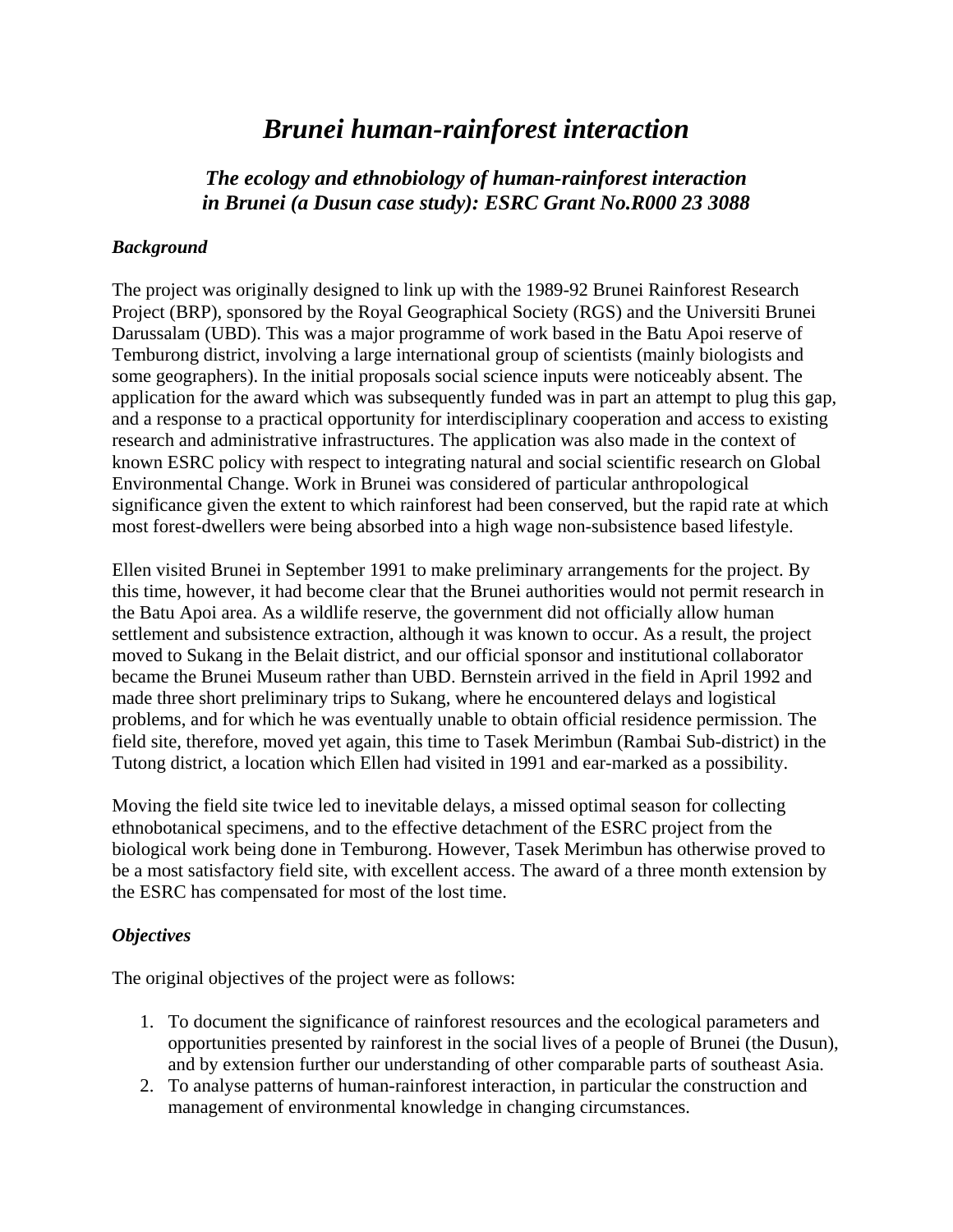- 3. To contribute towards current debates concerning human dependency on rainforest (indigenous and commercial), and the realistic valuation of rainforest as an economic resource.
- 4. To gain experience from working closely with natural scientists on environmental issues with a view to constructive collaboration in the future.
- 5. To contribute towards the ultimate aim of the BRP, namely the setting-up of a permanent field centre for research training and to establish UBD as a centre of excellence in rainforest studies.

The main data were therefore to be (a) detailed documentation of all natural species known to and utilised by the sample population, (b) general statements and case material relating to land and resource tenure, (c) measurements of patterns of extraction (seasonally, spatially and by social group), (d) evidence of human modification of forest ecology, and (e) information relating to indigenous forest management, including scheduling strategies.

Objectives 1-3 have been met fully, and are addressed and reported on in detail below. The only change, as a result of moving to Tasek Merimbun, is in the ethnic composition of the settlements studied (Dusun rather than a mixture of Dusun, Iban and others) and in the ecological composition of the forest itself. In retrospect, we consider the homogeneous ethnic composition of the settlements studied to have been an advantage given the short field inputs available; the change in ecological composition of the forest has only been a disappointment to the botanists, who reasonably expected a higher proportion of scientifically unknown endemics in both Batu Apoi and Sukang.

Changing the location of the field site has also meant that we have been unable to make a direct contribution to the establishment of the Kuala Belalong Field Centre (objective 5), though we plan to make our results available to UBD so that they can be used by others working on rainforest in the biology and geography departments. We have retained good working relations with UBD biologists and the BRP organisation, including the Earl of Cranbrook for the Royal Geographical Society. This, together with our work with the Brunei Forestry Centre (Department of Forestry), the Natural History Section of the Brunei Museum and Kew, has contributed to the fulfilment of objective 4.

# *Methods*

- 1. Field research was conducted by Bernstein in and around Merimbun, a dispersed settlement of some 33 dwellings and 332 residents between August and December 1992, and between June and September 1993. He also made brief visits during April 1993 and April 1994. Some research was additionally conducted in surrounding settlements, such as Long Mayan and Bang Ligi. Ellen was in Brunei during September 1991 (reconnaissance), April 1993 and April 1994.
- 2. The principal unit of study was the individual ethnobotanical voucher: a preferably fertile plant specimen collected in-habitat with the aid of an informant together with full identification, habitat details, classificatory, utilitarian and other cultural data. The specimens were tagged and preserved according to usual botanical standards and deposited in the Brunei Forestry Centre at Sungei Liang. Here they were sorted, dried and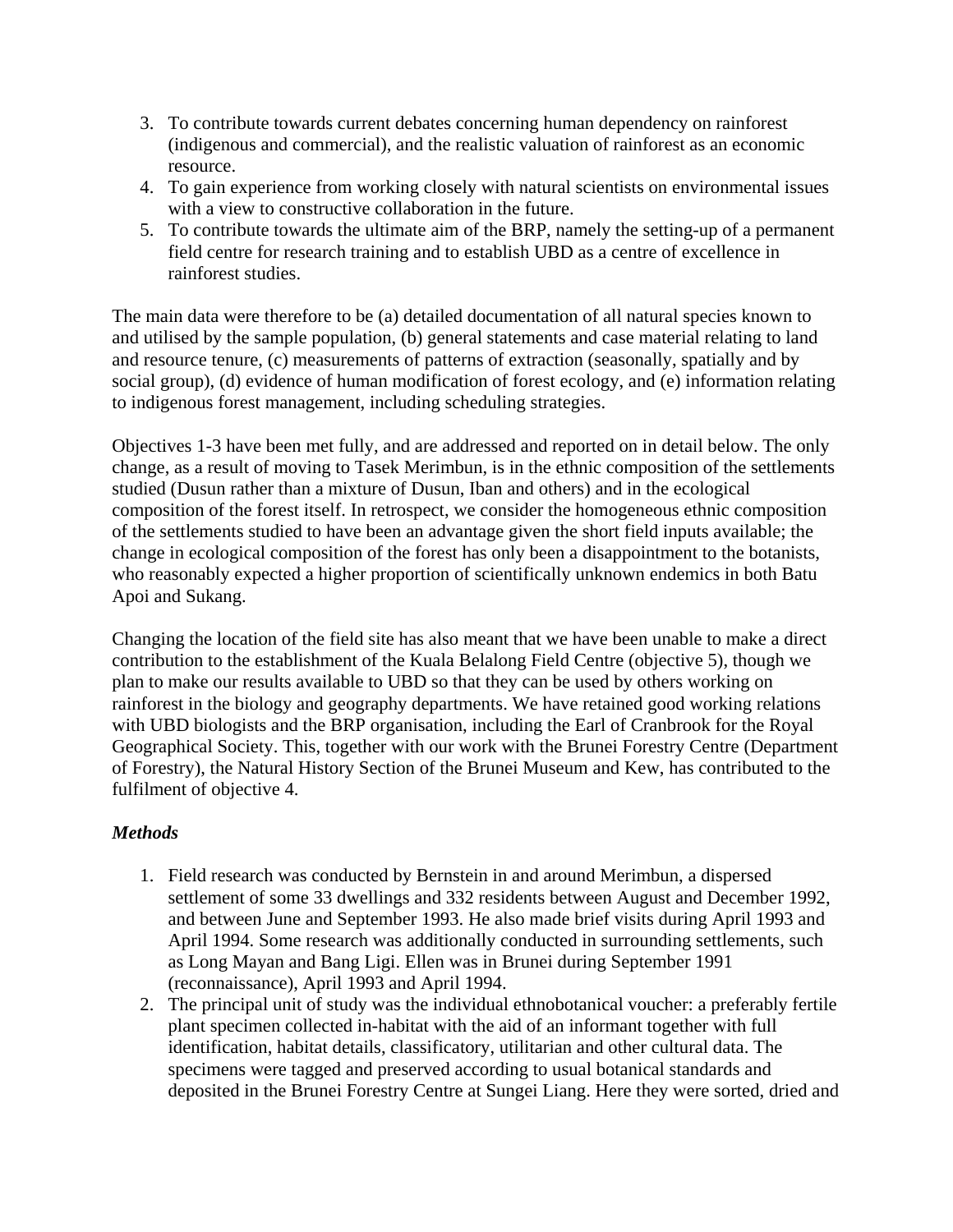(where possible) provisional determinations were provided. One set of specimens was retained by the Forestry Centre and the remainder packed and dispatched to the University of Kent at Canterbury (UKC) Ethnobiology Laboratory. At UKC the specimens were examined for damage, and sorted into two sets. The better and more complete set was sent to Kew for final determinations by a team led by J. Dransfield working on the Kew Brunei Checklist Project. UKC received updated lists of determinations periodically, as these became available. The third set was retained at UKC, for in-house reference and analysis, and in case it became necessary to send material to other herbaria.

- 3. Most ethnobotanical vouchers were obtained on daily hikes to different forested areas, accompanied by an informant. Informants were observed in the course of plant collection, and all their spontaneous comments about biota and landscape noted. Occasionally, specimens were shown to other informants. All voucher data were recorded using directentry computer techniques on a database designed by Bernstein. Trips to forest locations to locate specimens also provided a general opportunity to acquire data on knowledge of all aspects of the local environment and on activities such as hunting.
- 4. The collection of ethnobotanical vouchers was backed-up by detailed interviews in the settlements where data could be checked and supplemented. Such interviews were also a means of obtaining data on ethnobotanical and ethnoecological knowledge and resource use which did not directly supplement that obtained during the assemblage of vouchers. Villagers were asked about plants collected. Household heads were surveyed concerning forest use in their households.
- 5. As forest knowledge is fast disappearing, well-informed subjects were rare. We relied on seven main informants, all men above 50 and with no formal education. Of these, one male was particularly crucial. Informants were trained by Bernstein in simple ethnobotanical collection methods, and were central to the production of voucher specimens. As the project developed, they were also asked to classify voucher plants into more inclusive categories. Our main informant was also taken to the Forestry Centre Herbarium and the Brunei Museum where he was asked to discuss insect specimens in relation to plant hosts and as pathogens. Their knowledge was subsequently compared with that of other residents. Towards the end of the fieldwork phase informants were presented with file cards with the names of 150 forest plants, from which they were asked to eliminate names of which they had not heard, and group those of which they were knowledgeable, explaining their reasons for so doing.
- 6. Work was conducted mainly in Malay, in which Bernstein is fully competent. Dusun was increasingly used, especially for ethnobotanical discourse, as knowledge was systematically augmented. Much of the work was conducted in collaboration with Bantong Antaran who is a native Dusun speaker.
- 7. Photography was an integral tool in the project. We have 423 colour transparencies and prints taken in the field and 265 colour prints of plant specimens produced at UKC. Photography was used, for example, as a rapid means of documenting variation in forest composition and structure, and as stimulus material in interviews.
- 8. The methodologically most innovative research strategy employed was the use of plot surveys. These have a long history in ecology, and have been used in rainforest research since the sixties. In ethnobotany they are relatively novel. Indeed, during the planning stage of our own work there was no published evidence for them being used at all. We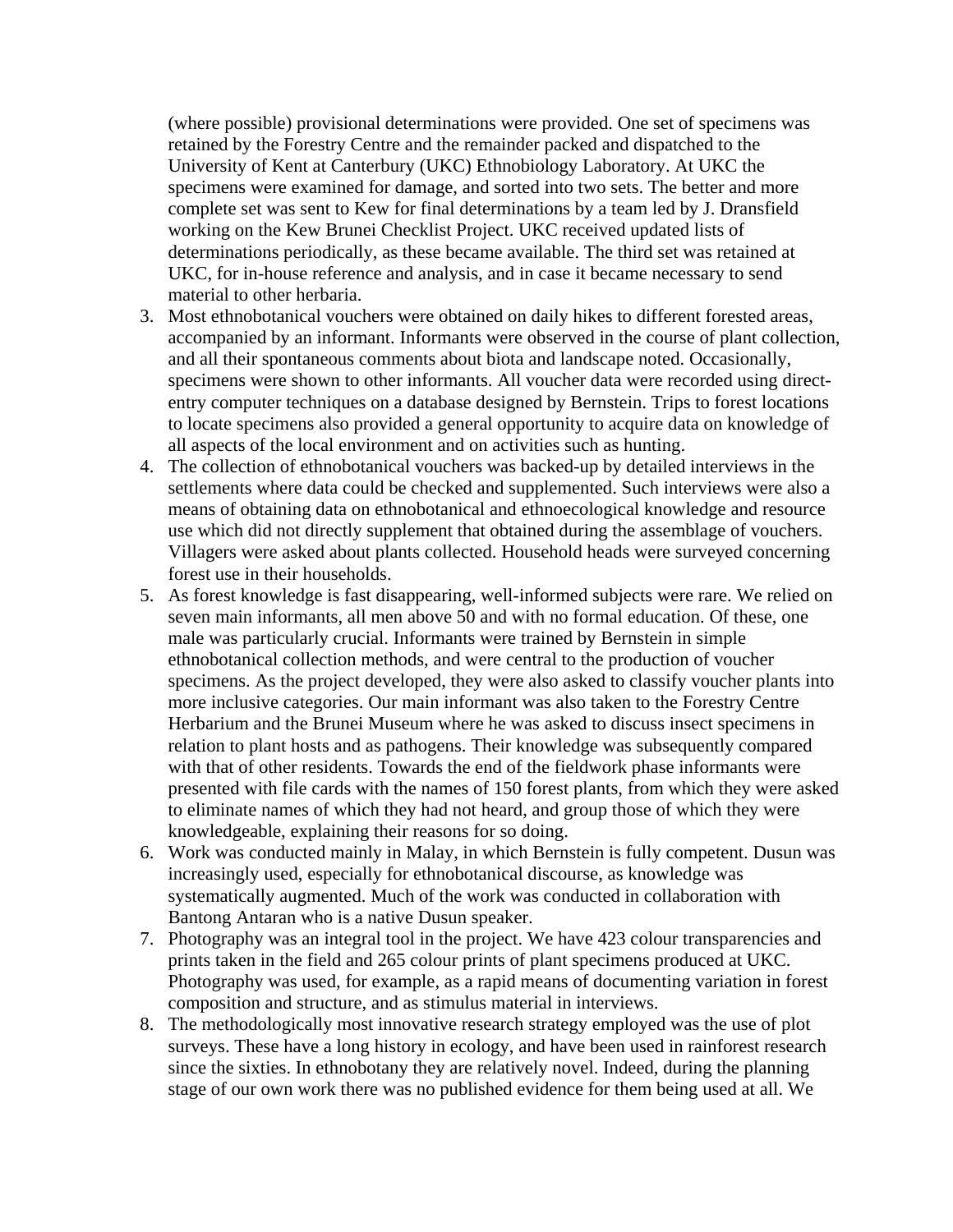were drawn towards them as a means of measuring the extent of knowledge of individual informants, the relative knowledge of different kinds of forest, and as a means of placing values on specific known areas of rainforest, as the conventions of current environmental economics demand. Two different sites were selected: early regrowth after cultivation, and regrowth after 25 years. The details of this methodology are discussed in Bernstein and Ellen (a), and we discuss below to what extent we think we have contributed to the valuation debate. However, our principal discovery was the utility of plot surveys in general ethnobotanical work, when working closely with indigenous informants.

9. General ethnographic data were obtained in two ways. Firstly, we were able to make use of existing publications and the knowledge of Bantong Antaran, our principal contact at the Brunei Museum, and his colleague Pudarno Binchin. Secondly, Bernstein was able to supplement this opportunistically through ancillary enquiries and by being in Dusun settlements most days throughout the fieldwork phases. By living in the village Bernstein was able to observe such practices as tool making, plant collection, fishing, and the marketing of forest products, and obtain information on patterns of tenure and the social relations of resource use.

#### *Results*

#### • *General*

The Brunei Dusun are one of a number of ethnic groups so-labelled on the island of Borneo, which are, confusingly, ethnically and linguistically unrelated. What they have in common is their historic functional relationship with Malay centres of power and trade, such as Brunei and Banjermasin. The word 'dusun' in Malay means 'orchard' or 'distant village' and it is our contention that a particular pattern of tree management and agroforestry made them distinctive in the minds of outsiders. Thus, ethnobotanical knowledge and forest ecology become central to definitions of Dusun ethnicity. During the modern period Brunei Dusun were engaged in tributary relations with the Sultan of Brunei and grew rubber for export. Their subsistence economy prior to the rise of oil wealth focused on swidden cultivation, home gardens and forest extraction, both plant gathering and hunting. Freshwater fishing, especially at Tasek Merimbun, was also important.

Dusun have always been politically uncentralised and unstratified. Settlement was, and remains, dispersed, minimising distances between dwelling and resources. In this respect, they differ from the more nucleated settlements of both Malays and many Iban. Although there have been some recent significant studies of Dusun language and culture, very little has been written about them hitherto. The villages which Bantong has concentrated on have relied little on forest extraction. Consequently, quite apart from anything else, we consider our work to represent an important contribution to the general ethnographic knowledge of Dusun culture and social organisation.

The field site at Merimbun was of special interest as the only natural freshwater lake in Brunei, with an ecology unique in Borneo. In 1984 it was declared an ASEAN National Heritage Site, but which, as Brunei Museum scientists have recognised, it requires urgent regional conservation and management action in order to maintain ecological processes, life support systems, genetic diversity and sustainable utilisation. Like other similar sites in southeast Asia, it is currently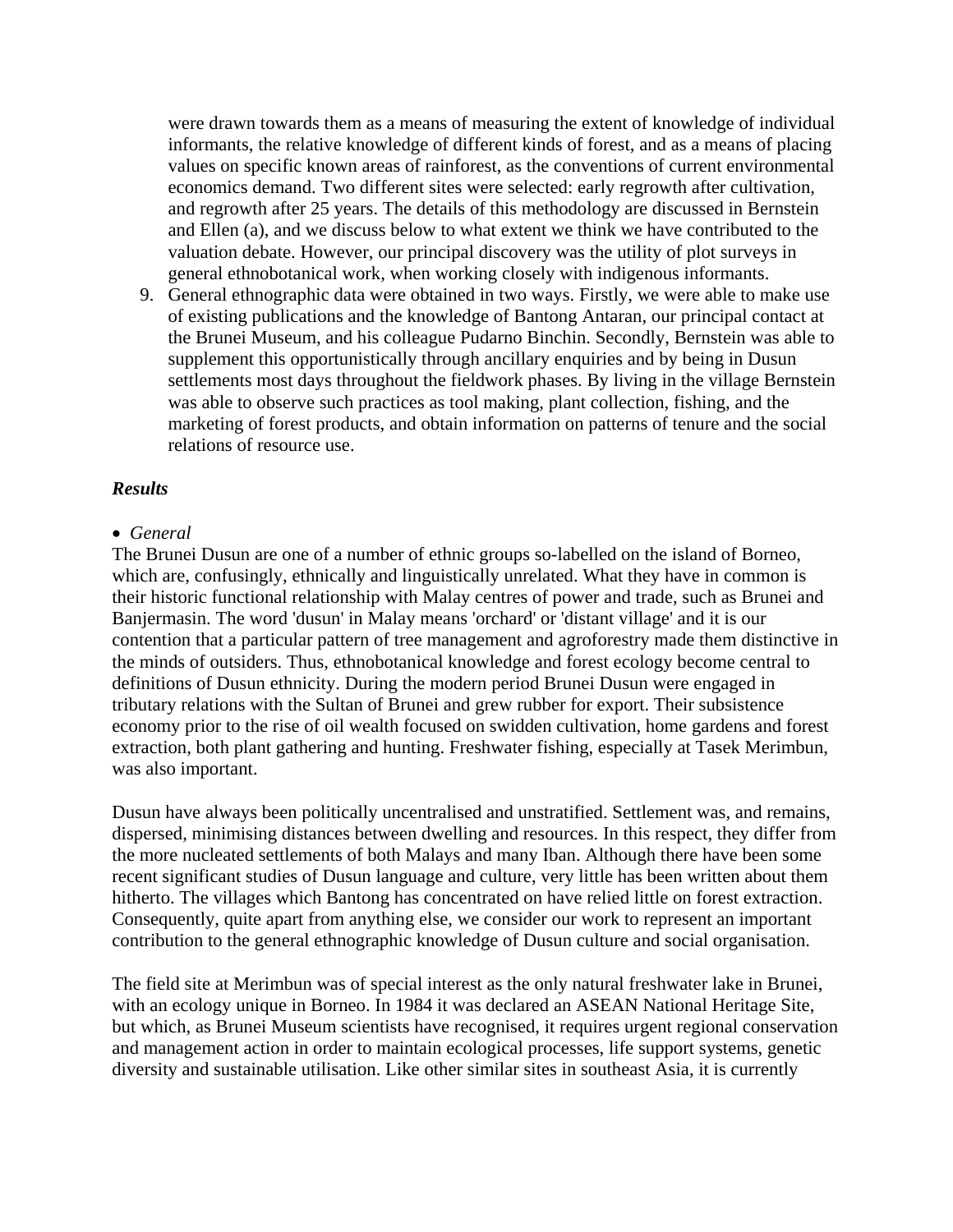under threat. In 1989 a report was commissioned to develop Tasek Merimbun as Brunei's first National Park, but this did not consider the environmental impact.

## • *Forest ecology and ethnoecology around Tasek Merimbun*

The forest in the Merimbun area is diverse (see figure 1). Our analysis focused on the forest environment as a domain of knowledge within Dusun culture, practical aspects of humanrainforest interaction and the changes that are taking place. We have basic data on agriculture, and our aggregated ethnobiological inventories take into account cultivated and non-cultivated plants. Indeed, one feature of our data which we hold to be significant is the proportion of plants which occur both in cultivated and uncultivated contexts, including domesticates growing in forest. This is partly explained by the common practice of planting tress in swiddens after the first year, the gradual reabsorption of settlement areas into forest over the longer term, deliberate planting and protection of useful species within the forest and inadvertent distribution by humans and other animals of seed and other propagative plasm. The consequence is a blurring of cultivation and non-cultivation, domesticated and non-domesticated, which makes terms such as 'forest management' unusually appropriate. Moreover, given our introductory remarks on Malay definitions of Dusun identity, it suggests that extraction of products from useful trees, whether strictly cultivated in obvious 'orchards' or from anthropogenic forest, is contributory to their perceived economic role in a regional division of labour.

There is no overall Dusun term for uncultivated land, the word *entalun* referring only to land never known to have been cultivated in living memory. *Gapu* refers both to abandoned fields and secondary forest. Land types are classified as hilly (*bukid* ), swampy (*payo* ) and alluvial (*gana* ). Ground types are classified into either compressed (*pidot* ) or uncompressed (*padang* ), the latter being sparsely distributed with small plants. Finally, there is *emparan* : grassy swamp land in secondary forest. More than 100 forest toponyms were collected, referring to features such as hills, rivers, houses, ditches and confluences, and confirming the now accepted view that for such peoples forest is perceived as a richly-patterned mosaic rather than as a void.

# • *Systematic ethnobotanical inventory*

The most obvious and easily-predictable outcome of the project has been to provide a major addition to our understanding of the rainforest plant knowledge of a Borneo people. Existing studies, such as those emanating from the Man in the Biosphere programme in East Kalimantan, have added to our knowledge of how indigenous knowledge is employed in the management of resources, and what the consequences of deforestation and new patterns of extraction might be, but they have not been designed to extract systematic knowledge.

We have established a computerised database (cross-referenced to the Kew Brunei Checklist Project database) of Dusun ethnobotanical and related data. This focuses largely on  $\pm$  1470 specimens, representing 535 individually numbered vouchers. There are an estimated 436 locally recognised kinds, and at present 417 determinations to family level, 323 to genus level and 172 to species level. The specimens so far identified fall into 95 families, among the most common being *Rubiaceae* (37), *Palmae* (22), *Euphorbiaceae* (21), *Leguminosae* (20), *Zingiberaceae* (14), *Moraceae* (14), *Annonaceae* (11). To this we can add 132 terms for plants (including some domesticates) recorded but not backed up with voucher specimens, identifiable using nonherbarium techniques. Identification is an ongoing process, and we will continue to receive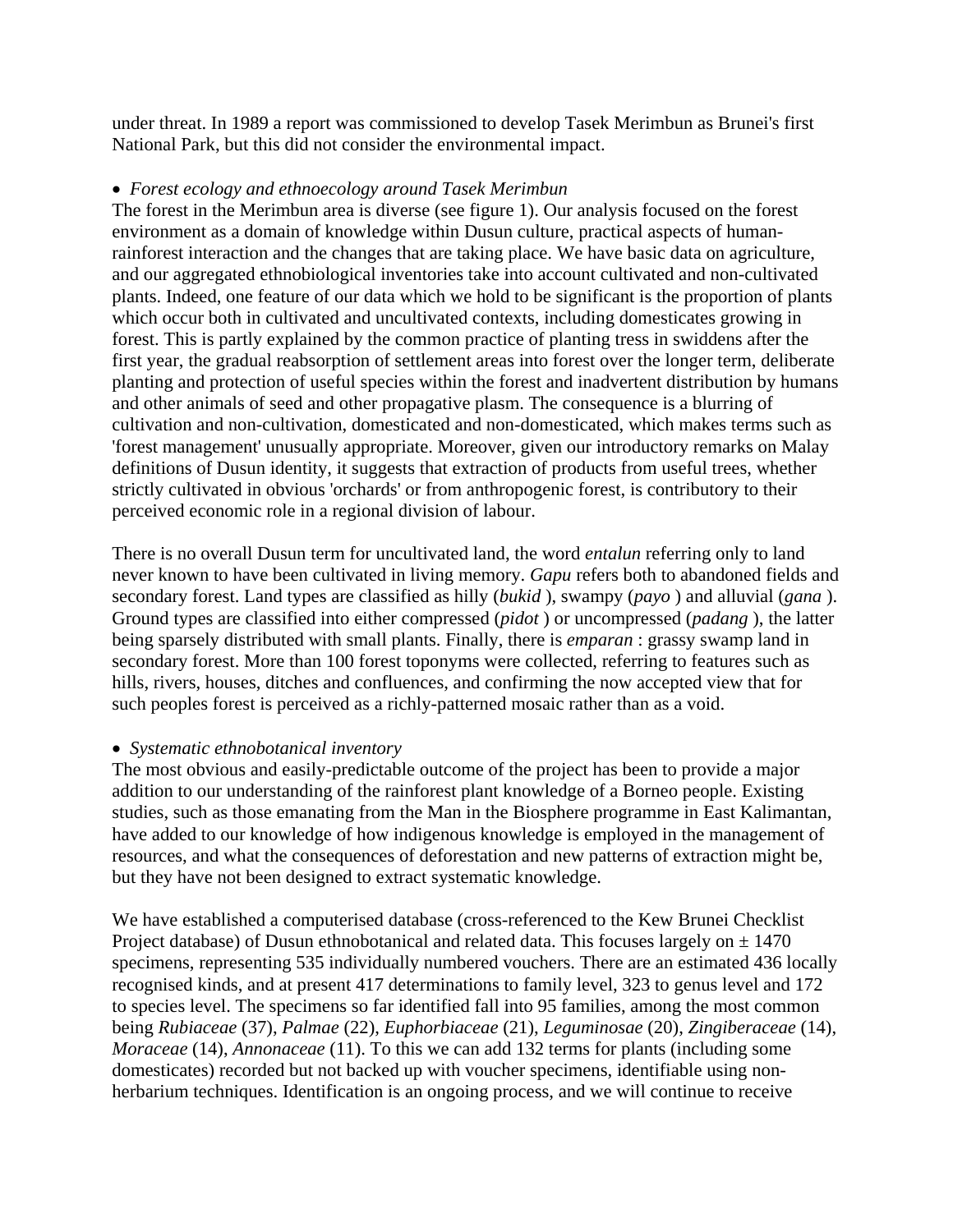updates from Kew long after the ESRC phase of the work has terminated, especially where specimens are of rare or previously unknown species.

### • *Utilisation of plant resources*

Up until 20 years ago forest extraction was integral to the Dusun way of life. However. rapid social change has led to a dramatic decrease in the use of plants and in the number of people who are knowledgeable about forest resources. Hunting and collecting of wild fruits and vegetables remains culturally and economically important (more so in some areas than in others), but as Dusun become more involved in a wage economy that takes them out of the rural areas such pursuits become less subsistence than recreational.

Some indication of the qualitative character and rapidity of change is the decline in firewood extraction and the use of bark in traditional houses. In the pre-hydrocarbon economy both of these represented among the most important ecological transfers, involving expenditure of considerable time and effort, and relying on a detailed knowledge of the qualities of different species of tree. It has been suggested (Ellen, b) that one significant factor explaining the discrepancy between the numbers of terms consistently reported for agriculturalists and the smaller number of terms recorded for hunter-gatherers is the fact that the latter do not need to discriminate between trees in terms of their structural qualities in house building.

Forty-seven trees were indicated as providing wood for construction. Trees were graded by hardness as **kodo** (hard), **sodong kodo** (medium hard), and **iami** (soft). Both hard and soft woods are useful; medium hard woods the least useful. Another characteristic used in evaluating wood is **liot** (flexibility). Many uses of woods were described, many of them highly specific, such as the use of xx ? *Brackenridgea* , for axe handles, or xx? *Cyrtostachys renda* for flooring. Some 67 plants were recorded as having some manufacturing use.

Another major use of trees is to obtain food (mainly edible fruit), stimulants, and flavouring (105 cases). Fruit trees may not be cut down for timber or for other purposes. Some 66 other plants provided edible leaves, roots, stems and shoots. Most fruits are not collected in sufficient quantity to be marketed, but some forest products (food, and even decorative plants) are sold at weekly markets in various parts of Brunei or at roadside stalls. The most common are palm and bamboo shoots, *Gnetum* leaves, various mushrooms and rattan used in the manufacture of carrying baskets and fish traps. **Garu** (*Aquilaria* ), and **akau daiang** (*Piperaceae* ) are sold to Chinese. This has included some hitherto poorly-reported species, such as the swamp palm **benjiru** (*Licuala spinosa* ).

We have to date documented 62 medicinal plants used for treating ailments ranging from ringworm to leprosy, high blood pressure to poison antidotes (e.g. **kapanas** (*Goniothalamus veluntinus* )). We have detailed notes on the conditions for which they are used and on mode of preparation. Some of the medicinal plants are hitherto unknown to science, such as **garoncong** (JHB, xx). This aspect of our work has linked in well with earlier work by Bernstein on Taman ethnomedicine.

In addition, we recorded 8 plants used in ritual (e.g. **jimpalang**, *Vitex vestita* , planted in fields to increase the rice crop), 6 poisons (e.g. **binakalud**, *Brucea sumatrana* ), 7 plants used for pest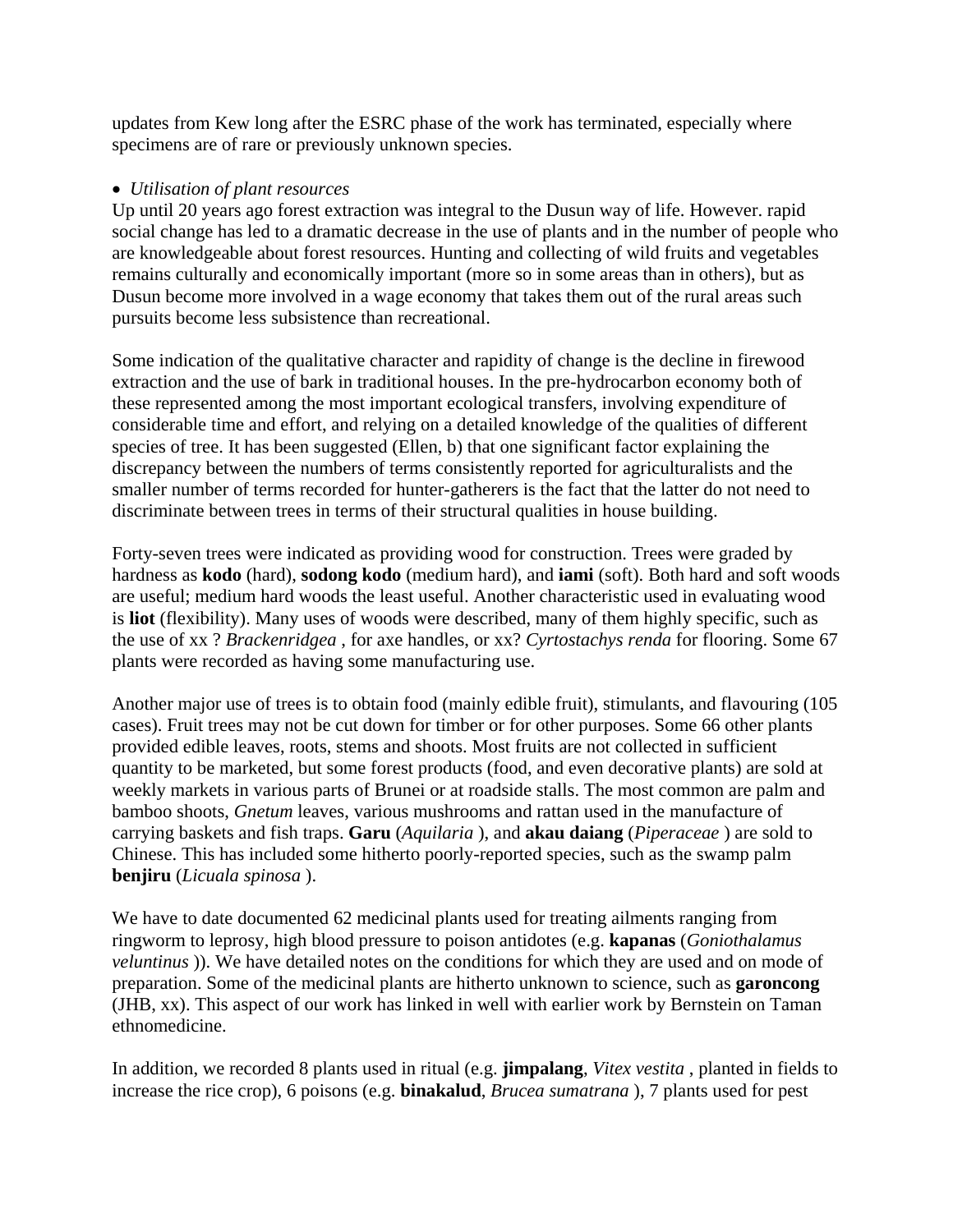control, 2 for fire-making, 4 with decorative uses, 3 for seed, 16 for firewood, 3 for dyes, 3 for fish bait, and one for curing tobacco.

### • *Ethnobotanical classification*

A decision was made early in the project to focus on plant (rather than animal) collection because the basic data generated in this way was essential to any study of specific knowledge and use of forests. This strategy has not only enabled us to form a picture of Dusun empirical knowledge of their plant world but to contribute to ongoing debates on the character of ethnobiological classification in traditional societies, especially in relation to the concept of lifeform, the role of utilitarian features, the recognition of covert categories and the social distribution of knowledge. The project incorporates the first full-length study of the ethnobotany of a Borneo people which addresses central issues in the debate on ethnobiological classification.

Our provisional analysis suggests that there are four unambiguous life-forms in the sense employed by Brent Berlin (1992) in his *Ethnobiological Classification* : **kayu** (wood, 210+ vs)<sup>1</sup>, **akau** (vine, 71+ vs), **uwai** (rattan, 16+ vs) and **kulat** (fungus, 14+ vs). However, other categories cannot be unambiguously sorted according to Berlin's scheme: for example **bulu'** (bamboos), and various groupings of palm. There are many covert immediate groups: bananas, grasses, ferns, gingers and *Licuala* palms. Some inclusive categories, such as **usak** (flower) and **sakot** (undifferentiated detritus) are used in ways which suggest they are integral to Dusun classification of their plant world, but are non-taxonomic; other terms such as **sancam** (vegetable) and **raun** (leaf) are special-purpose and utilitarian. Herbaceous plants do not form a distinct category, and grasses (18+ vs) aggregated into the categories **kumpau**, **rumput**, and **telincim**. In terms of nomenclature, we discovered that the more salient a category (the more life-form-like it became) the less necessary to encode a superordinate category in the name of a particular plant. This underlines the observation that it is the boundaries of categories which need to be reinforced when diagnostic characteristics are more marginal. We conclude, overall, that there is a gradient or 'degree of inclusivity', rather than a clear system of ranks, with a degree of optionality and overlapping which fits the Berlin scheme only awkwardly.

From plot survey inventories we discovered that about 12 per cent of plants occurring in uncultivated areas are identified by informants to below the basic naming level (what Berlin has designated sub-generic rank, that is, folk specific or folk varietal). At this level, binomials identify habitat (e.g. swamp, hill, water, forest), colour (of leaf or bark), or other qualities such as scent, names of animals, other plants and spirits. Diagnostic characteristics used widely in identifying trees are thickness and colour of bark, size and colour of leaf, degree of hardness, smell, and the appearance of latex. The same criteria are used for vines, with the addition of the contrast set creeping:climbing. Many plants are regarded as having male and female types, for the most part reflecting accurately their status as monoecious or dioecious. The ordinary, unmarked or 'true' type is said to be female, male plants have small leaves, and produce flowers but no fruit. The colour of the bark may also be a sign of the sex of the plant. They may be associated with different habitats, mainly male on the hills and female in rivers and swamps. Some plants are known to be only male or female. Informants disagreed over whether certain plants (e.g. ferns and mushrooms) were sexed.

• *Composition of forest plots*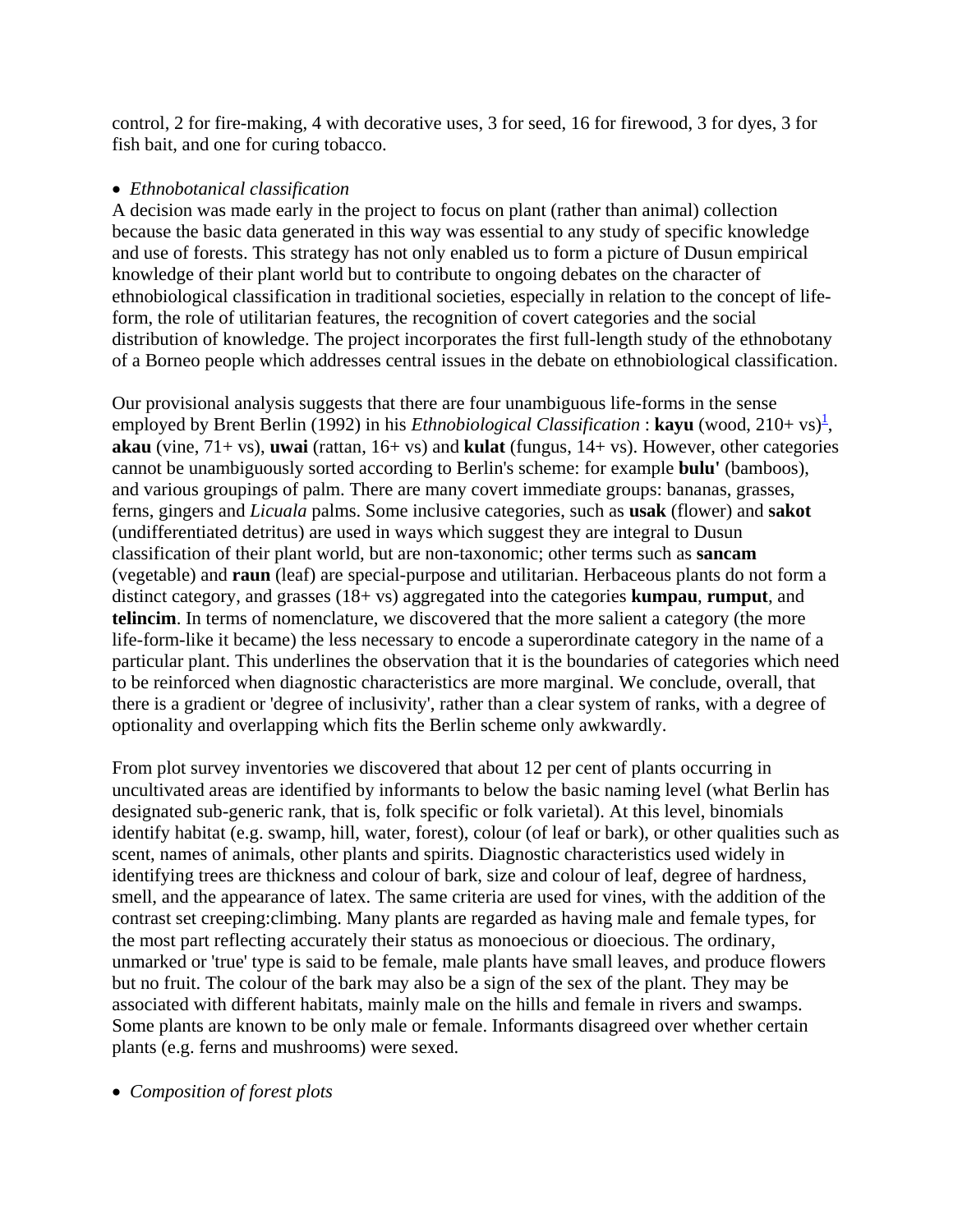Knowledgeable informants could provide names (other than life-forms or the most general basic and intermediate categories) for between 86 and 97 per cent of species growing in marked plots. Of those plants named, one informant provided 158 names in two plots of secondary dipterocarp forest totalling 1152 square meters. We discovered that the rank order of numbers of identifiable plants per species varied depending on whether all plants, or only those of sufficient size to be useful were counted. We have also found that in each of the plots examined the five most common plants account for about a third of all enumerated plants, and the 10 most commonly occurring plants account for nearly half of enumerated plants; plants occurring only once or twice in a plot accounting for about half of all named plants.

The plot surveys permitted us to get a much better idea of the uneven character of indigenous knowledge and how this relates to the intrinsic patchiness of species distribution and the relative utility of plants. These data, however, do not readily translate into values commensurable with those sought by environmental economists, and (together with other information gathered) suggest that current techniques for placing values on tropical rainforest to reflect indigenous uses and knowledge will require some revision.

### • *Plant knowledge and social change*

The main sociological outcome of the research has been to demonstrate how ethnobotanical and ethnoecological knowledge alters as a result of rapid socio-cultural change, especially in situations where forest and existing biodiversity have been maintained. Although we would expect knowledge of the forest environment to have been always asymmetrically distributed within a population, the disjunction at the present time between what is known by a few older men and the mass of younger people is sharply accentuated. This is linked to a general reduction in the use of the Dusun language (and its replacement by Brunei Malay) and of traditional ritual practices, to such an extent that combined with exogenous market and political forces, including dependence on a public sector economy, influence of the national ideology of Melayu Islam Beraja (Malay Islamic Monarchy) and general absorption into Malay culture, the future existence of a clearly demarcated Dusun identity is in doubt. Moreover, it is evident that the symbolic and general cultural associations of the forest are changing amongst both Dusun and Brunei Malay as the forest declines in economic importance and all Bruneians are absorbed into a peri-urban way of life (Ellen and Bernstein, a).

### *Activities*

We have presented papers at the British Association (1993), the Brunei Museum (1991, 1992), the International RGS-UBD conference on Tropical Rainforest Research (1993, two papers), the annual meeting of the Association of Southeast Asianists in the UK (1994), American Anthropological Association meeting (1992, 1993), Durrell Institute of Conservation and Ecology (1992), British Medical Anthropology Society (1993), Pithecanthropus Centennial (1993), Forest Ecology Institute, University of Vienna (1994), European Association of Social Anthropologists, Oslo (1994), and an EC funded conference on 'Indigenous people of the tropical forest', Brussels (1993). Two of the papers delivered are already in press (Bernstein e, Ellen a), and there are plans to publish two others (Ellen, b and c).

### *Outputs*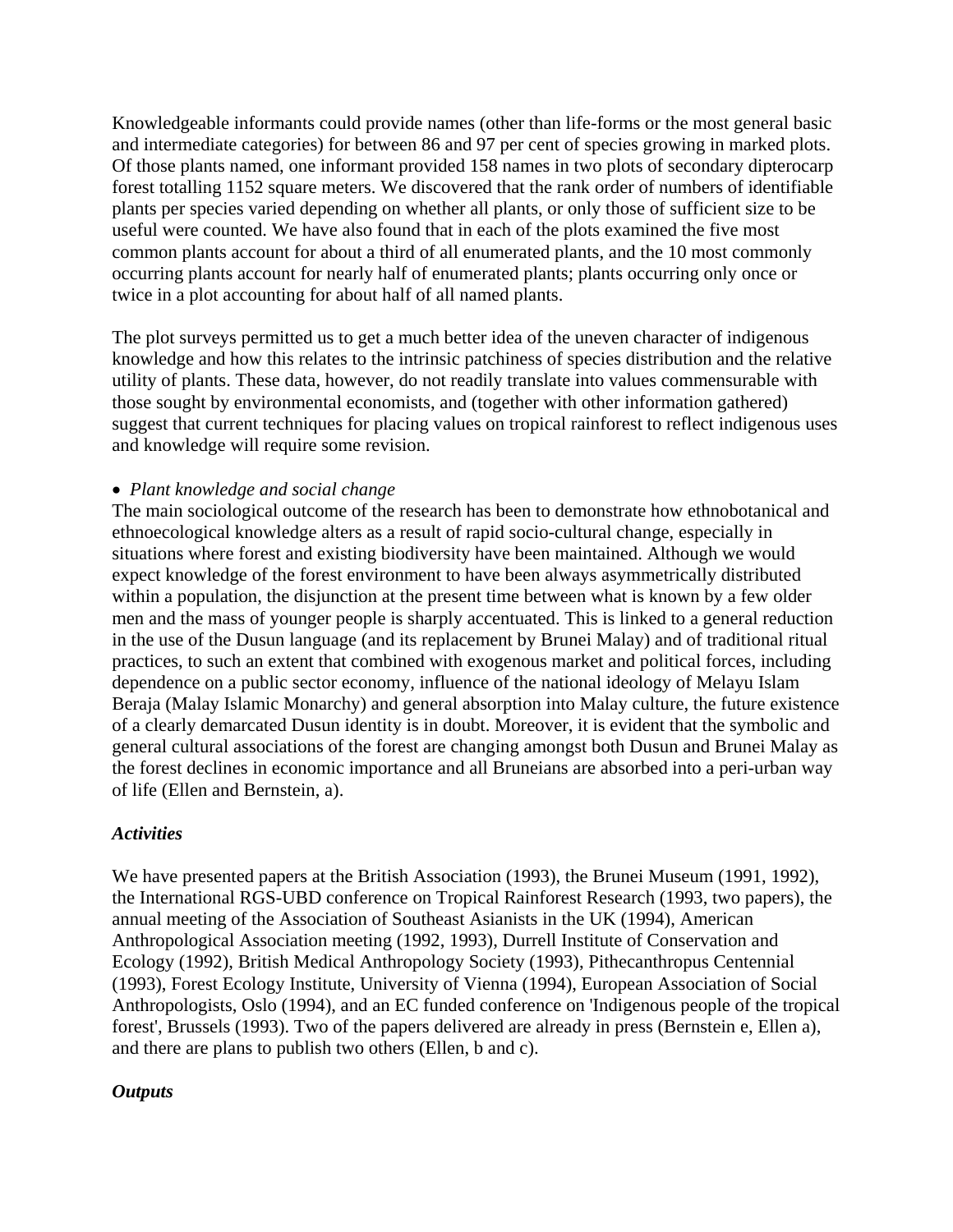- 1. The Dusun ethnobotanical database will be available for on line consultation at UKC and through the CSAC Ethnographics Gallery, on WorldWideWeb, at document location nttp://lucy.ukc.ac.uk/brunei/htm1. The database design which Bernstein developed for the project will be available to other researchers.
- 2. A modified version of the ESRC report will be sent to the Brunei Research Council, and we intend to distribute hard copies of the same to other potentially interested parties in Brunei and elsewhere. Recipients will include Kew, the Royal Geographical Society, the Royal Society South-East Asian Rainforest Research Programme, NRI Chatham and the Overseas Development Institute Social Forestry Network. An electronic version will be published on the Internet.

# *Paper published output*

- J.H. Bernstein
- a) 1993 Poisons and antidotes among the Taman of West Kalimantan, Indonesia. *Bijdr. tot de Taal-, Land en Volkenk* . 149, 3-21.
- b) 1993 The shaman's destiny: symptoms, afflictions, and reinterpretation of illness among the Taman. In *The seen and the unseen: shamanism, mediumship and possession in Borneo* , Robert L. Winzeler (ed.) Borneo Research Council Monograph Series, vol.2, pp.171-206.
- c) Research note: the ecology and ethnobiology of human-rainforest interaction in Brunei. *ASEASUK News* (n.s.) 14, 24-25.
- d) 1993 Review of 'The folk biology of the Tobelo people: a study in folk classification', by P.M. Taylor. *Anthropological Forum* 6, 644-6.
- e) In press, Higher-order categories of Brunei Dusun ethnobotany: the folk classification of rainforest plants. In *Tropical rainforest research: current issues* , Webber E. Booth (ed.) Universiti Brunei Darussalam.
- f) In press, Stones in Taman culture. In *The realm of the sacred in Southeast Asia , Robert R. Reed and Eric Crystal (eds.) Berkeley: Center for Southeast Asian Studies.*
- g) In press, Review of 'The peoples of Borneo' by V.T. King, *Bulletin of the School of Oriental and African Studies .*
- h) *Piper methysticum* : from myths to postage stamps (book review). *Journal of Biogeography .*
- i) In press, The deculturation of the Brunei Dusun. In *Politics, land and ethnicity in the Malay peninsula and Borneo: Non-Malay indigenous groups and the state , Robert L. Winzeler (ed.).*
- j) In prep., Spirit attack and soul capture: the explanation and treatment of serious illness among the Taman.
- k) In prep., *Shamans and magical healers in Borneo: a study of Taman ethnomedicine*  (full length monograph).
- l) In prep., Malay medicine in the upper Kapuas.

Bernstein and Ellen

a) *Licuala* palms in Brunei Dusun ethnobotany.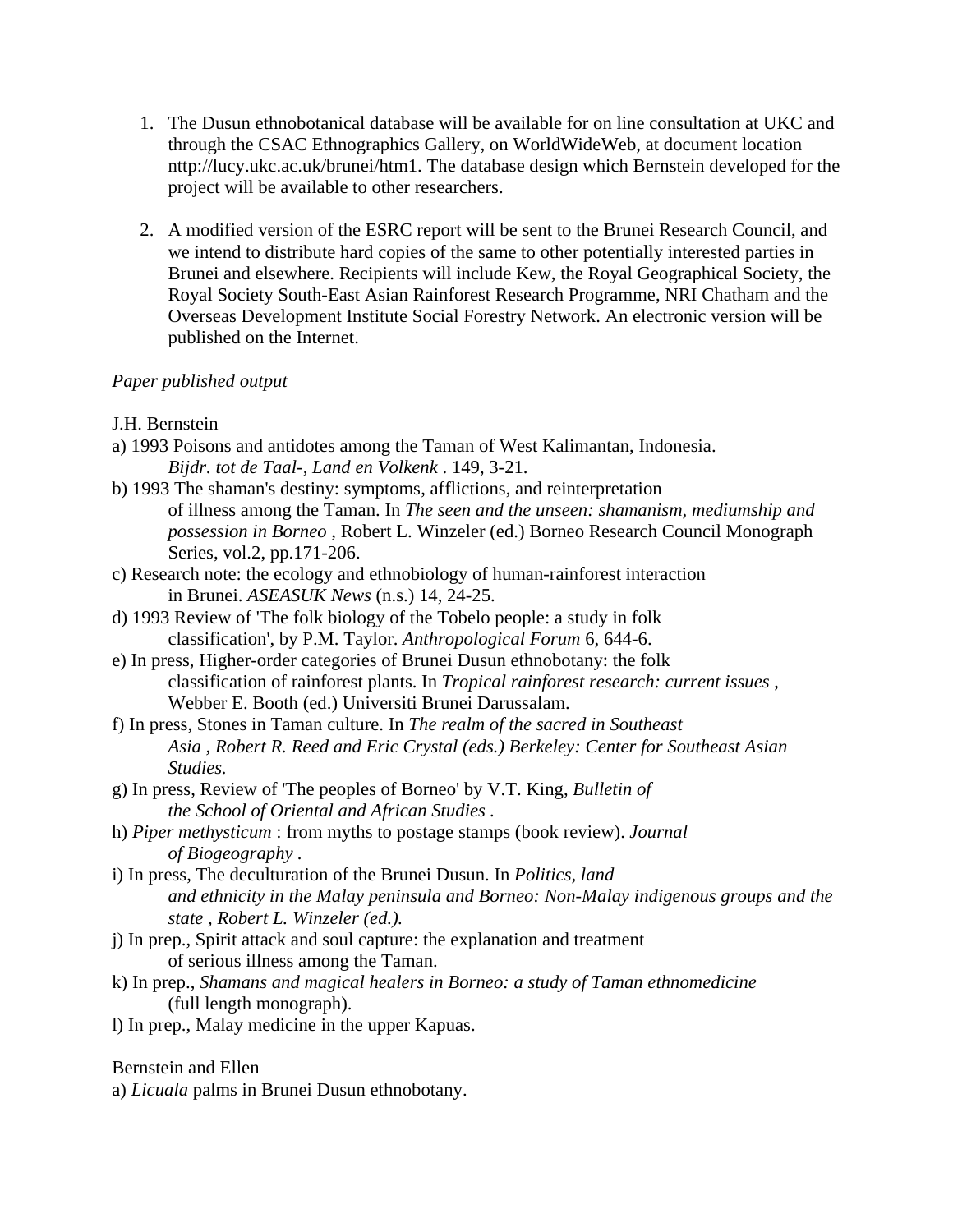Bernstein, Ellen and Bantong

a) In prep., The use of plot surveys in the study of ethnobotanical knowledge: a Brunei Dusun example.

The Brunei Museum has agreed that a major technical report on the work should appear in the Brunei Museum Journal Monograph Series under the title *The ethnobotanical knowledge of the Brunei Dusun* , to be jointly authored by Bernstein, Ellen and Bantong.

Ellen

- a) In press, Putting plants in their place: anthropological approaches to understanding the ethnobotanical knowledge of rainforest populations. In *Tropical forest research: current issues* , Webber E. Booth (ed.) Universiti Brunei Darussalam.
- b) In press, Modes of subsistence and ethnobiological knowledge: between extraction and cultivation. In *Pithecanthropus Centennial* , vol.2, Michael Warren and L. van Slikkerveer (eds.) Leiden: Pithecanthropus Centennial Foundation.
- c) In prep., The cognitive geometry of nature: a contextual approach. In *The cultural construction of nature* , P. Descola and G. Palsson (eds.).

Ellen and Bernstein

- a) 1994 Urbs in rure: cultural transformations of the rainforest in modern Brunei, *Anthropology Today* 10(4), 16-19.
- Bernstein a, b, d, f, g, h, j, k and l either arise from his Taman work or indirectly from the Brunei fieldwork. However, all were either written or revised while he was a full-time ESRC research officer at UKC, and in some cases have a direct connection with the Brunei project. Some are cited in the Results section. Ellen a-c do not arise directly from the project, but were produced collaterally and raise issues of theory which we have explored in the context of the project.

# *Impacts*

• The Dusun ethnobotanical database and herbarium collection are lodged at the UKC Ethnobiology Laboratory, where they are available for teaching indigenous knowledge and environmental anthropology to both DICE and Social Science students.

• One set of voucher specimens has been deposited at Kew and the full ethnobotanical data accompanying these are available as part of the Kew Brunei Checklist Project database. The data will be available to users, including commercial users, of the Index Kewensia. A second set of vouchers and labels is deposited at the Brunei Forestry Centre herbarium, where it represents the most detailed ethnobotanically annotated collection there. Apart from general reference purposes, the collection provides the first authoritative list of Dusun vernacular names and an update to the original Ashton list.

• Our work has contributed to the basic descriptive taxonomy, ecology, ethnobiology and ethnography of the Brunei Museum survey of the Tasek Merimbun area. This survey is linked to plans to develop Merimbun as a recreational centre and to protect the lake and its environs. Our work is written into the proposal prepared by the Brunei Museum for a research facility at Tasek Merimbun (Marina Wong, 1993 Br.Mus.Ref. 3/JMB/490/76/2).